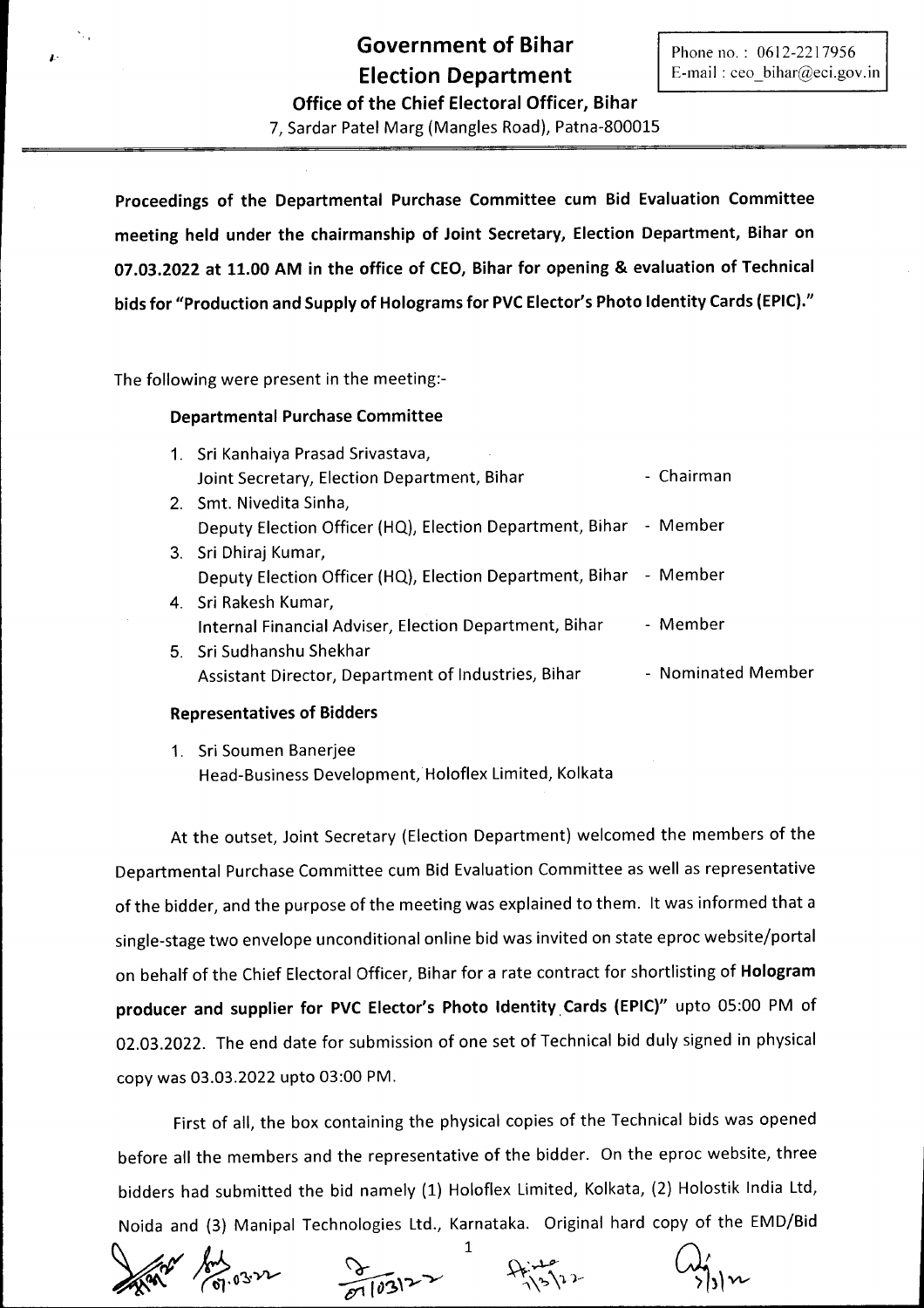Security was provided by all three bidders and the same was found uploaded on the eproc portal.

After examination oftechnical bids of all the three bidders following conclusion(s) was drawn by the Departmental Purchase Committee:-

### Holoflex Limited, Kolkata:-

After careful examination of pre-qualification documents, the Bid Evaluation Committee considered Holoflex Limited, Kolkata, as technically qualified as it fulfilled all the pre-qualification criteria set in the RFP.

### Manipal Technologies Ltd., Karnataka:-

The technical bid submitted by the bidder was examined by the Bid Evaluation Committee. The bidder was found to have fulfilled all the pre-qualification criteria and therefore, approved as technically qualified.

# Holostik India Ltd, Noida :-

- a. As per clause 10 of Pre-Qualification criteria "The bidder must be certified under Security Certification - TUV-ASPA (Formerly known as HOMAI) or HSSMS Hologram Security Standards". As a supporting document "Copy of the certificate valid on date of bid submission(duly signed by authorized signatory)" had to be submitted. The bid was uploaded by the bidder on 01.03.2022 whereas the certificate from TUV-ASPAwas valid only till 20.02.2022 and therefore not valid on the date of bid submission.
- b. Further, under clause 8 of the Pre-Qualification criteria, it is mentioned that "The bidder must have successfully"completed"OR "completed part of the ongoing" projects of Security holographic hot stamping foil for stamping on PVC card within India only during last five years awarded by Government/ PSUs/Banks/NPCI of the following values as on 21.03.2021
	- (a) One project of not lessthan Rs.50 lakhs or
	- (b) Two projects costing not less than Rs 25 Lakh each. Or
	- (c) Three projects costing not lessthan Rs20 Lakheach."

It is further mentioned under the same clause, as part of the Supporting Documents, bidder is to provide "Satisfactory Work Completion Certificate(s) with date from the client/CA /CS pertaining to the value of work done as on 31.03.2021."



 $M_{\rm M}$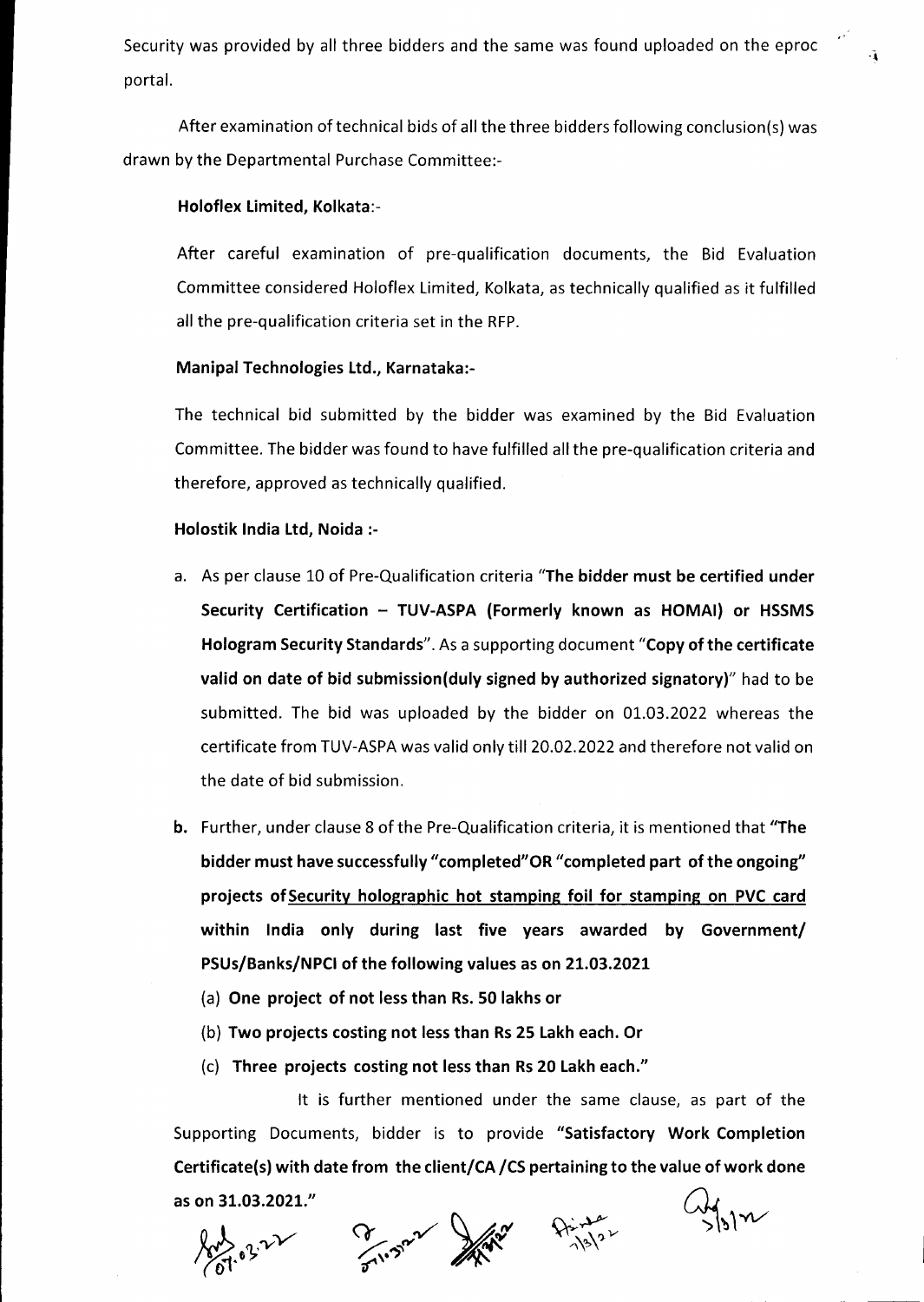On perusal of the supporting document provided by the bidder, it has been observed that the client SBI has mentioned that "This is to certify that *Mis* Holostik India Limited, is a manufacturer and supplier of Security Silver Stamping Foil used for **5BI** *¢ards."*

Nowhere in the certificate provided by the client (SBICard) it is mentioned that the bidder had supplied **holographic hot stamping foil for stamping on PVC card.**

The Representative of the bidder Holoflex Limited, Kolkata who was present during the tender opening objected to this bid and subsequently filed a written objection which has been attached along with the proceeding as Annexure-1.

Since bidder Holostik India Ltd, Noida failed to comply with the terms of the tender documents and did not act according to the instructions contained in the RFP, the Bid Evaluation Committee decided to reject the bid.

Therefore, the Departmental Purchase Committee cum Bid Evaluation Committee recommends the Financial Evaluation of the two bidders, namely Holoflex Limited, Kolkata and Manipal Technologies Ltd., Karnataka, and the bid of Holostik India Ltd, Noida may be rejected for the reasons cited in the proceedings.

 $\mathcal{L}$ 

(Rakesh Kumar) Internal Financial Adviser Member

*~i)'V* (Dhiraj Kumar)

Deputy Election Officer (HQ) Member

~U>-  $\frac{16.562}{13122}$ (Nivedita Sinha)

Deputy Election Officer (HQ) Member

 $\sqrt{108}$   $\frac{22}{10}$ 

*l~ro\_7·* (SudhanshuShekhar) Assistant Director, Department of Industries, Nominated Member

*~,oyv-* (Kanhaiya Prasad Srivastava)

Joint Secretary Election Department, **Bihar** Chairman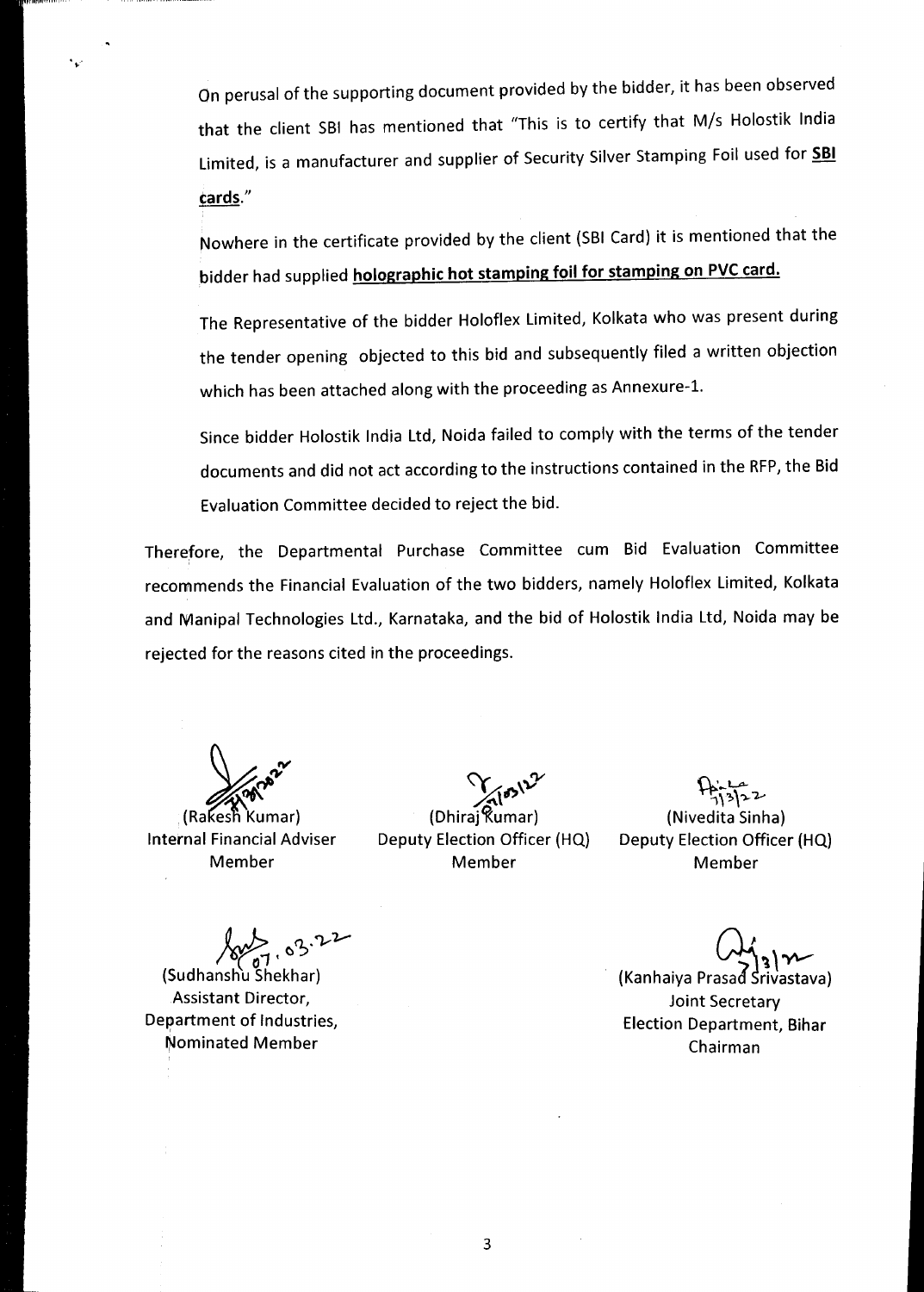*c-,\,)\..JV*



 $\sim$   $\frac{d}{dt}$ ~'lI /0" *".) 92c/l* sahapur colony block <sup>j</sup> new alipore kolkata <sup>700053</sup> india 91 33 2407 1738 fax 91 33 2407 1739 e-mail info@holoflex.com website www.holoflex.com

The Chief Electoral Officer Office of the CEO Election Department, Govt. of Bihar, 7, sardar Patel Marg (Mangles Road), Patna-800015

7 March 2022

Dear Sir

Sub: Bid Document For Rate Contract [Single Stage Two Envelope (Two Parts)) Through e-Procurement Method "Production and Supply of Holograms for PVC Electors Photo Identity Cards (EPIC)" based on Open Competitive Bidding Process.

We are one of the bidders for the captioned tender recently invited by you. Besides us, there were two other bidders - Holostik India Limited (HIL) and Manipal Technologies Limited (MTL).

The technical bids were opened today and the undersigned was present during the technical bid opening. During the opening, we raised some observations regarding the claims of Holostik India limited about their experience and the infrastructure required as per the eligibility criteria mentioned in the tender document. The same are mentioned below for your information and necessary action:-

- 1. As required under TABLE 1: CRITERIA FOR PRE-QUALIFICATION, serial no 10, HIL is not currently certified under Security Certification - TUV-ASPA (Formerly known as HOMAI) Hologram Security Standards. As such they are in breach of this pre-qualification criteria. This certification is provided to only those facilities that have the requisite infrastructure and systems to ensure full security within their manufacturing premises. The absence of this certification directly implies a security risk on the products produced at such a facility. Even the circular no 23/EPIC Security/2021-ERS dated 18th January 2022 issued by the Election Commission of India in point 7 mentions '7he *hologram manu/acturer must be certified under Security Certification - TUV-ASPA(Formerly known as HOMAI) Hologram Security Standards. <sup>N</sup>*
- 2. As required under TABLE 1: CRITERIA FOR PRE-QUALIFICATION, serial no 2 The Bidder's Average Annual Turnover of at least Rs 1 Crore (Rupees One Crore only) from Security holographic hot stamping foil for stamping on PVC card within India only, during the previous three Financial years (2018- 2019,2019-2020 and 2020-2021).









.... office: 1101011. L111'1ted23 braboUrne road 6th floor koU:ata 700 001 CIN;U24l34WB1991PlCOSl895 -\_- .--.---\_.-.\_- .-.'-'--'-'---"-"""'---~~- - \_\_ ,..\_-\_.\_-\_.\_----\_ -..,\_\_ .\_.\_-\_.\_--\_.\_-'.-- .. -. -\_ ..--...-\_.\_-\_-.\_. - --- \_-\_- \_-\_ -\_ ..--' .\_ \_..\_.----\_.\_-----\_ ..\_------- ----..-...------